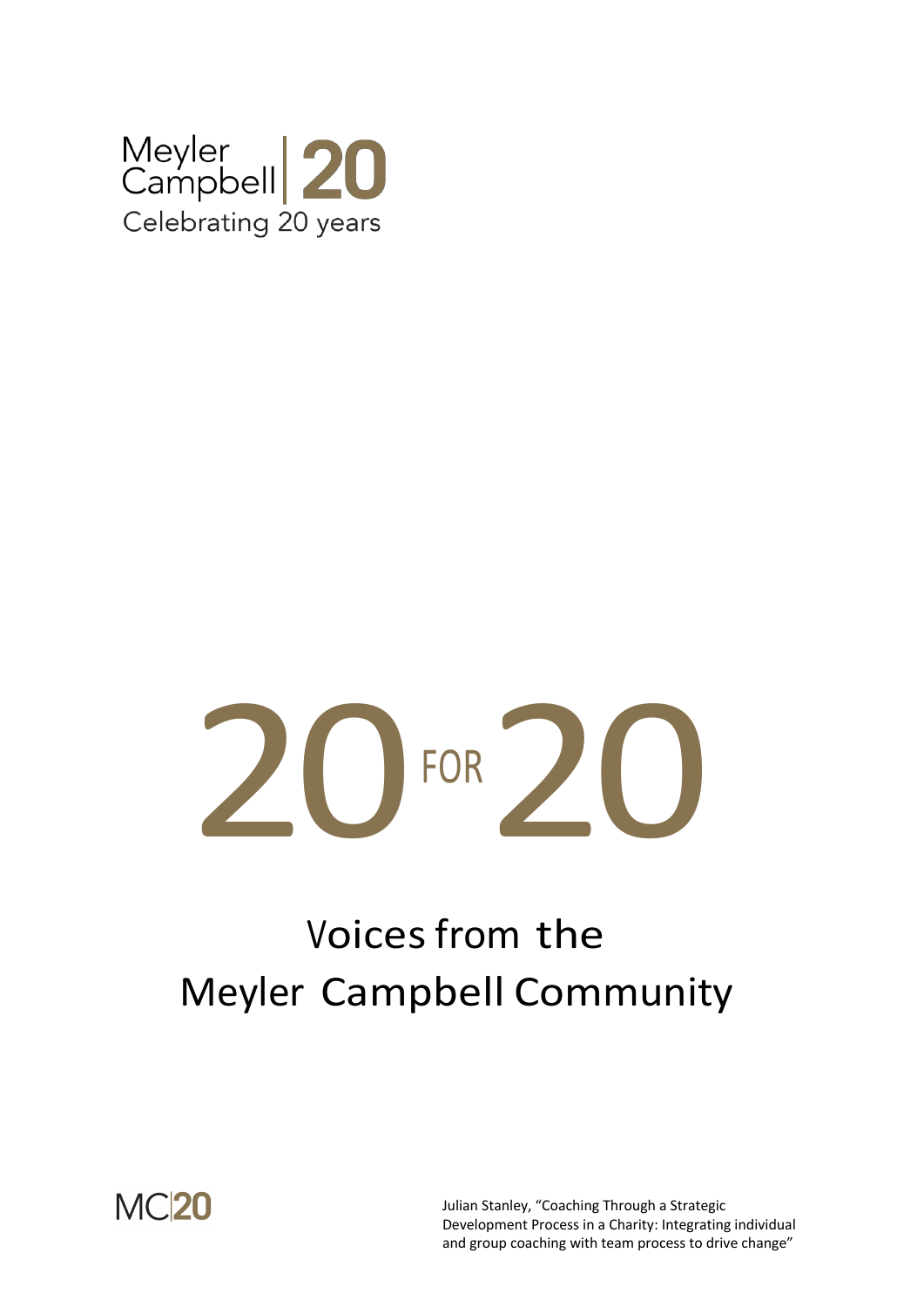Coaching Through a Strategic Development Process in a Charity: integrating individual and group coaching with team process to drive change

Julian Stanley

[**Editor's Note**: Some details in this case have been changed to protect anonymity.]

"There are three essentials to leadership: humility, clarity and courage." Fuchan Yean, Cha'n master (A Japanese form of Zen)

#### Introduction:

This essay is a reflection on the impact of coaching a group of three senior female health sector charity trustees. The work took place during a strategic development process where I was a consultant and coach. It resulted in behavioural changes at board level which led to the charity reinventing itself and introducing major governance changes. The insights I gained have gone on to inform my work as an executive business coach.

## Background:

The initial impetus for coaching the three trustees was born out of their desire to find ways to have their voices and ideas fully heard on a male-dominated trustee board. They also came forward to express their support for the vision I shared with the Chairman & leadership team to modernise the charity, make it more relevant to a new and wider audience of health sector employees and secure its long-term financial future.

The Chair, in the final year of his tenure, recognised the trustees were mired in various conflicts of interest and loyalty, due to the strong affiliation to the various trade unions who nominated and appointed them. To be an independent charity free from political interference, required a new approach.

Two of the three women who came forward were retired and in their mid-seventies. One had forty years expertise in early years health education, the second, fifteen years' experience as a clinician & the third a university academic & medic with significant experience of trusteeship gained as a NED. All three women were union activists. Behaviourally, two of the women often fell silent in meetings, vocalising their frustrations outside of the board room. The third, although vocal in meetings, was considering leaving the board due to an unwillingness on the part of several trustees to make difficult decisions. My proposal for a detailed business review of services, people, processes and to explore the options for developing each of the business entities in the group had recently been agreed. The need now was for a strategic plan to address a mid/long-term funding gap. Change was in the air.

The three women trustees accepted my offer of two individual coaching sessions each in between six group sessions. The Chair joined for the final hour of each of the group sessions with the three women. We used this time to plan our approach to implementing the business review, keeping the leadership team on track, and considering how best to report progress and shape board agendas to ensure momentum.

During the individual coaching sessions, the trustees decided to focus on the following themes:

Personal presentation of self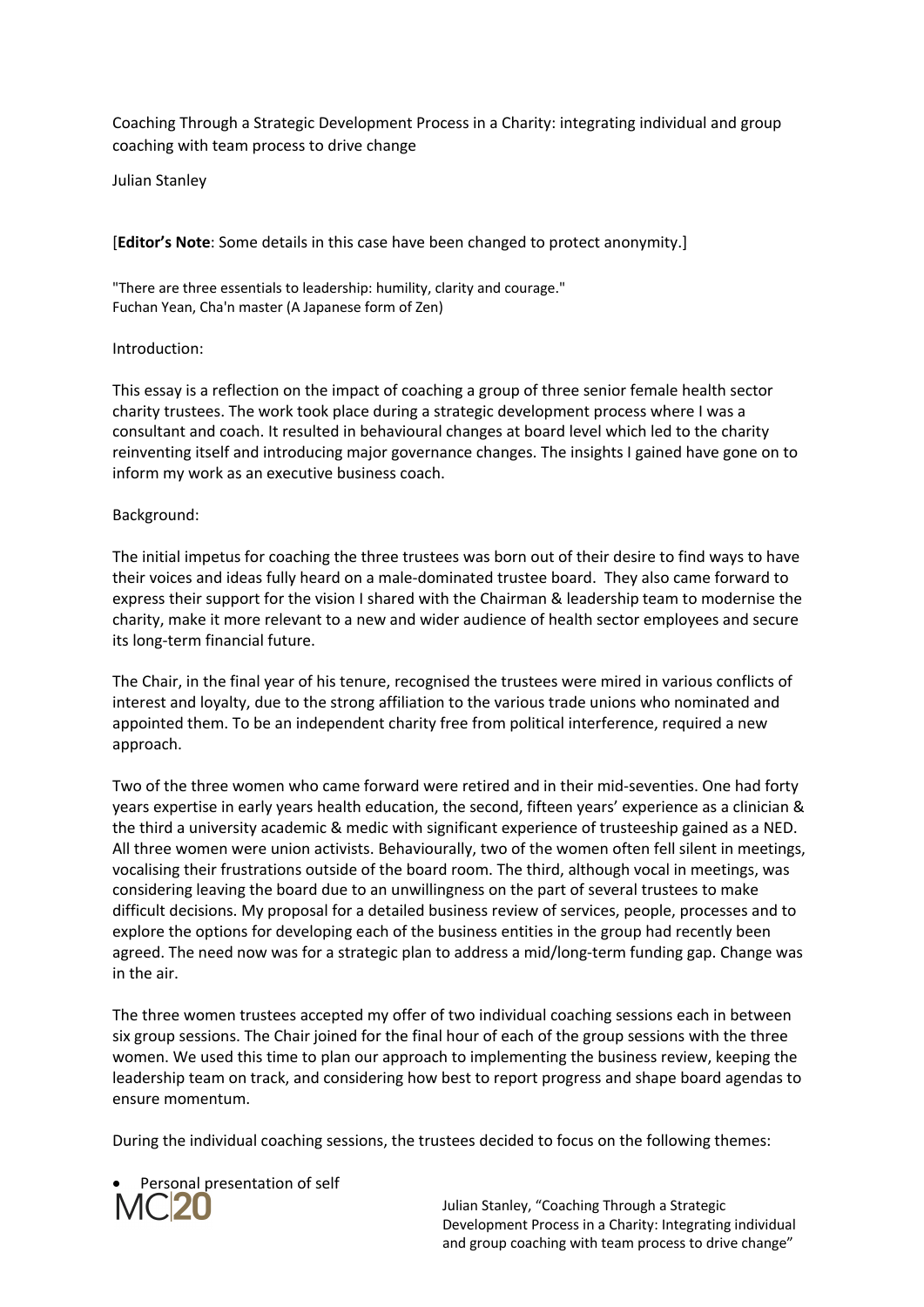• Developing a confident and authentic leadership style

The themes in the Group sessions were:

- Exploring ways to lead, facilitate & chair Board, SLT and stakeholder consultation meetings
- Creating shared values, developing a positive culture, good behaviour, productive discussion & meaningful debate
- Developing informed decision-making processes.

Trustees and staff reacted with a mixture of excitement & doubt. Their initial negativity was overtaken by a sense of relief people were addressing ways to work together productively. Well researched, clear reports and short thoughtful presentations resulted in growing levels of optimism about the ability to create the conditions necessary to flourish.

The model that best describes key aspects of the first stage in this developmental journey is the 'change curve', developed by Elizabeth Kübler Ross in the 1960's, published in "On Death and Dying":



The first success was gaining board approval for the formation of a development committee to scrutinise and discuss recommendations of the executive and reports from our external business advisors. The three women offered to lead the new group. The Chair showed considerable courage by openly explaining to the board that they had come forward because they felt marginalised. He urged the board to capitalise on their drive. All three were elected unopposed - an unexpected turning point.

In Daniel Goleman's *Harvard Business Review* article in 2000 he suggested there are six core leadership styles that are likely to be used: coercive, authoritative, affiliative, democratic, pacesetting and coaching. He states: "the more of them a leader has mastered the better". The new board 'leadership' group, motivated by a shared goal, quickly realised all six of these core leadership styles cited would need to be brought into play at various times to break through resistance to change.

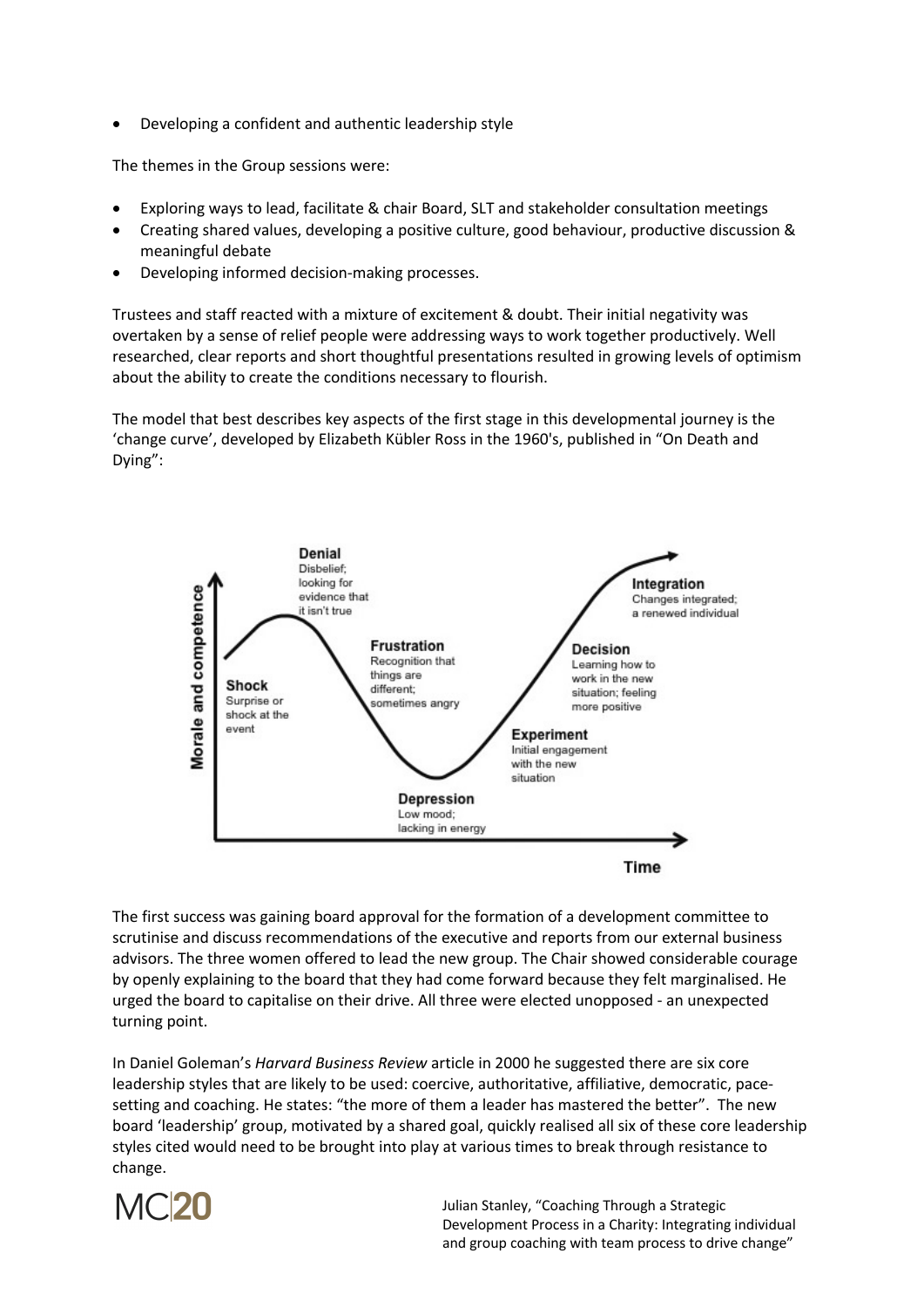In *Time to Think*, Nancy Kline speaks of the ten behaviours that generate the finest thinking environment as being: Attention, Equality, Ease, Appreciation, Encouragement, Feelings, Information, Diversity, Incisive questions, Place. As the coaching sessions began, I consciously attempted to use these behaviours to change the dynamics in the room. My biggest challenge lay in helping trustees find ways to listen to each other and to allow space for reflection especially as the board all tended to move instantly towards solutions, which often prevented us from fully exploring a wider range of ideas and options. The cultural shift was slow, but discernible. It was marked by a growing willingness to be more concise, more honest and to reduce our reliance on union protocols which curtailed free flowing discussion. A lightbulb moment for me was the recognition that for several board members an unspoken issue was the fear that they might lose their places on a body that was as viewed as prestigious in union circles. The severing of important social and professional connections would be a significant loss for several trustees. We discussed this at length in a group coaching session. I began to appreciate the need to be sensitive when proposing changes to the governance model.

The group coaching offered some challenge to the usual approach to problem solving. It encouraged people to break the habit of rushing to solutions, an idea akin to the concept of "Peak Performance" discussed in Timothy Gallwey's *Inner Game of Tennis*. Participants began to see the need to stop criticising and judging the past behaviour of board members. They ceased trying to find "the right answer" in favour of picturing desired outcomes, being willing to trust each other more and to take the heat out of their emotions. This freed up everyone's capacity to think and they become less controlling.

The next breakthrough was the board agreeing to work with a modified version of David Clutterbuck's "Seven Steps of Coaching Intervention", from *Coaching The Team at Work*:

- 1. Identifying the need to improve/change
- 2. Observing and gathering evidence
- 3. Getting motivated by setting and owning personal improvement targets
- 4. Helping to plan on how to achieve the targets we set
- 5. Creating opportunities to practise the desired skills
- 6. Observing ourselves in action and giving objective feedback
- 7. Agreeing to work through setbacks

We endeavoured to build a shared language and develop greater trust. Trustees contracted with each other about the behaviours they wished to eliminate and those they wished to adopt, display and emulate.

Another powerful, simple and effective idea was printing the quote below on A3 colour posters and displaying them around the meeting room. Its power stemmed from the fact that every board member had at some stage during their careers been involved in primary care or health education. The words resonated. They prevented unproductive behaviours and generated much greater levels of mutual respect.

*Before you speak today, think: Is it true, is it helpful or inspiring? is it necessary? Is it supportive? Will it help to "make the boat go faster"\*?* 

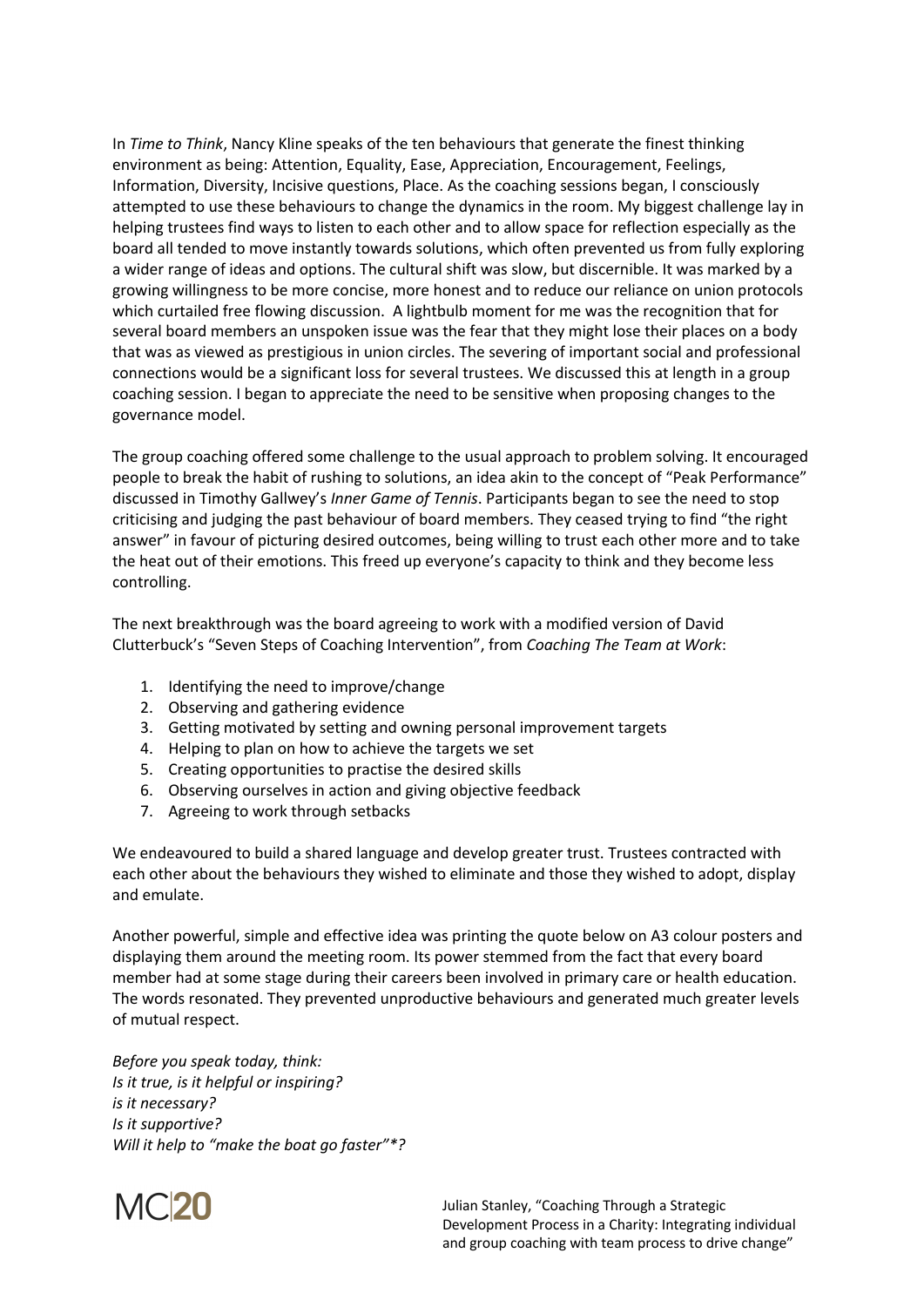The idea underpinning this approach was to consider the language used as a means to enable rather than to reinforce limiting beliefs (as discussed in Marion Way's *Clean Approaches for Coaches.*)

I encouraged the use of visual aids to create timelines for decision making and adopted a metaphor of a boat travelling along a river to describe how the process felt was enthusiastically embraced by the board. The trustees spoke of moving past mountains, overcoming various obstacles, rocks, boulders, and angry beasts and "traversing our way through the weeds to a sunny tree lined landscape which is now in view." An artist was commissioned to draw the boat as it sailed through choppy waters towards a new fertile island, filled with promise.

Other behavioural changes resulted by inviting everyone to say one thing they had learnt at the last meeting and one issue they wished to resolve in the current meeting. Meetings ended by asking everyone in turn to say what had worked well and what actions they were willing to take prior to the next meeting to find consensus. In retrospect, elements of the GROW model were being interwoven alongside various concepts – such as Appreciation - inspired by Nancy Kline.

Results and Learning:

- The coaching programme and organisational development techniques helped a moribund board find a new purpose
- Board members began to phone and meet each other between meetings to share ideas and concerns
- The board developed a code of conduct and feedback forms
- Sexist language and bullying behaviours were challenged
- A decision was reached to merge two charities and a trading company and launch a new charitable company
- A revised governance structure with open procurement procedures was established
- A new board was formed, and a new Chair appointed
- We celebrated the contribution of outgoing trustees and staff

The ideas described in John Whitmore's *Coaching for Performance*, concerning organisational change and personal growth in the workplace neatly sum up what I experienced and observed in my consulting role. These inform my approach to coaching:

"A listening, learning, coaching culture may provide the best chance of riding the unsettling waves of change that businesses are facing… [it] cannot be prescribed by some outside authority. Performance will always be at its best when staff, shareholders, directors and even customers share the same values. Before that can happen, staff need to be encouraged to find out what their own values are."

Julian Stanley julianstanleyhome@gmail.com

References and Further Reading